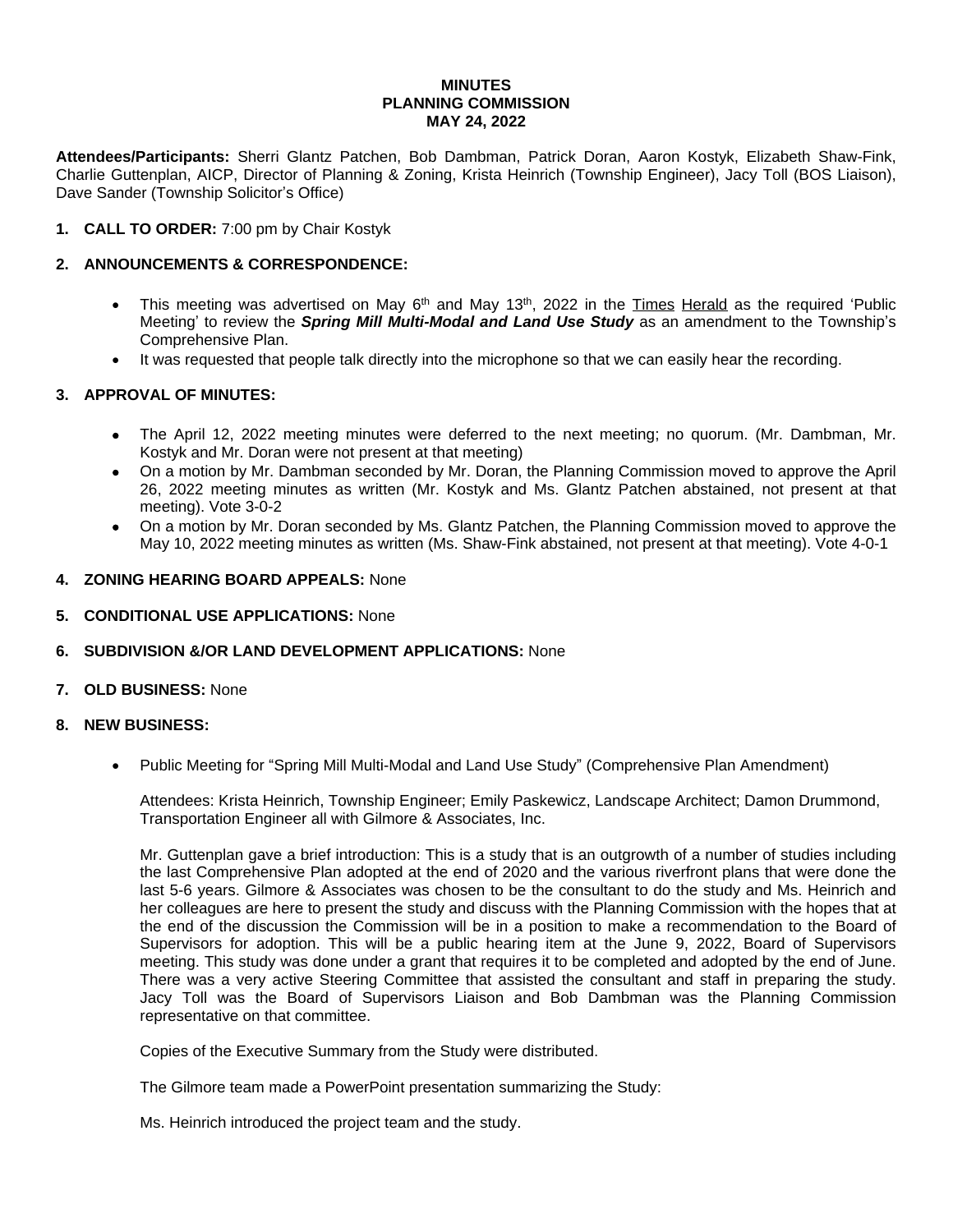Ms. Paskewicz commented this is a planning study funded by a TCDI grant through DVRPC. It is important to understand that with planning studies that all the proposed recommended solutions are conceptual in nature so this plan does provide a lot of recommendations, ideas, conceptual plans and sketches for ways that the Township could address the various issues that they examined in greater detail through the study. However, it doesn't provide a one size fits all solution to any given issue within the study area and it doesn't provide detailed engineering plans or detailed cost estimates.

The project location essentially follows part of the length of Washington Street into Conshohocken Borough, runs up North Lane and encompasses the properties along North Lane as well as the PECO Right of Way and then travels west out to Cherry Street in Conshohocken Borough and east to the intersection of Barren Hill Road and East Hector Street.

There are 4 main project goals:

- Enhance the Multi-Modal Connectivity of Washington Street, Lee Street, and the Wider Study Area
- Evaluate a potential redesign of the waterfront and surrounding land uses
- Identify and evaluate the potential of undeveloped and underdeveloped parcels within the study area
- Identify issues and solutions for the Spring Mill junction of the Schuylkill River Trail, the SEPTA Railway, Spring Mill Station and Station Avenue

This project has been in the works for many years as plans that have come before it including the 2011 Riverfront Open Space Plan; the 2016 Riverfront Plan which was a collaborative plan between Conshohocken & Whitemarsh; and finally built upon the 2020 Comprehensive Plan Update and the General Land Use Recommendations that were provided as part of that plan.

Ms. Paskewicz outlined the project status from 2020 to December of 2021: the project received a DVRPC TCDI Grant; the Grant Contract was Finalized and Executed; the project team made its initial site visit; the Base Map and Site Analysis Plan was prepared; there were a total of 6 Steering Committee Meetings held, one with a site tour; a public survey on Survey Monkey was released, they received 656 responses. Some of the key findings they saw involved parking, traffic and access to the river and the Schuylkill River Trail. There was also a significant concern about flooding, in addition to heavy development within the area; the first Public Presentation and Listening Session was held via ZOOM. The public focused on flooding, recreational access, parking and the impacts of 901 Washington Street and other developments along the river. December 2021, they kicked off key person interviews which included emergency services, Hines Rowing Center, Montgomery County Municipal Managers, Police, Spring Mill Corporate Center, and several interviews with David's Bridal. A final public presentation and listening session was held, and the comments centered around the need for shared parking and the future of the Riverfront Trail. In April of 2022 the final Steering Committee meeting was held and the committee voted unanimously to recommend that the plan move forward on to this presentation tonight and then the Board of Supervisors on June 9, 2022.

The Steering Committee meetings were well attended by all members. The members provided important feedback through the public participation process, the review of conceptual plans, and a full review of the final report. They had significant comments on the initial draft from DVRPC and the County; changes are reflected in the current draft.

The study area was divided into 4 key focus areas:

- Mr. Drummond explained Washington Street's existing conditions and recommended improvements the site analysis of Washington Street looked at safety concerns, pedestrian accommodations and where they can make improvements. They are looking at public access and connections through Washington Street's current dead end, sidewalks near David's Bridal, and crossing improvements for the SEPTA railroad tracks. Due to the constraints of the limited cartway width adjacent to the David's Bridal building, implementation of a traffic signal is being considered to control two-way traffic over a single shared travel lane.
- Ms. Paskewicz explained the Spring Mill Riverfront's existing conditions and recommended improvements – key considerations for this focus area are public access, continued habitat and environmental protection for Spring Mill County Park, shared parking and the Trail and Café user congestion at the blind curve on Station Avenue. Potential Solutions: provide a gathering space along Station Ave. in the right-of-way of the Spring Mill County Park property to allow trail users, café patrons, SEPTA users, and the public with a place to gather, the ability to add educational interpretive signage that would take advantage of the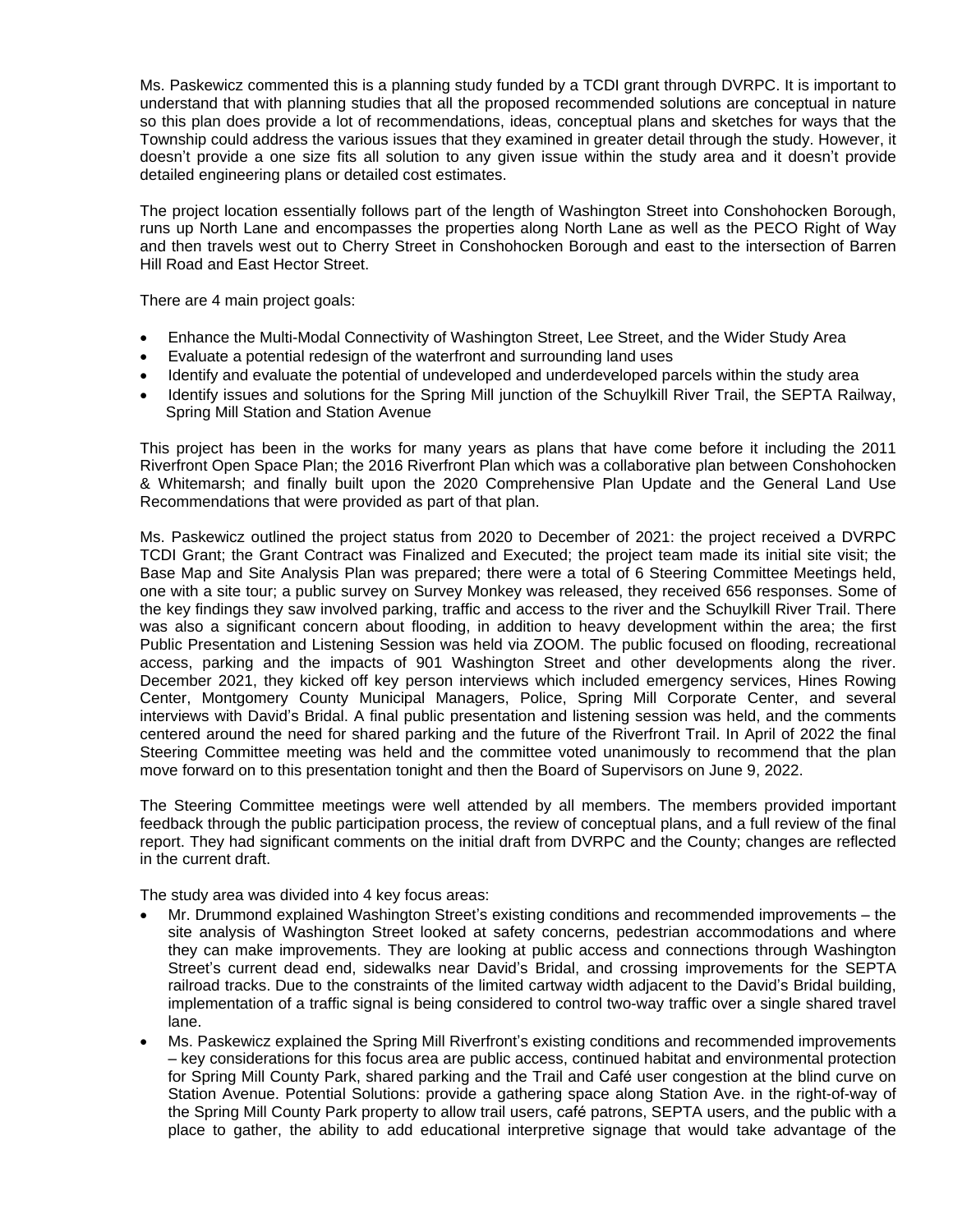unique habitat within the park and provide a protective way for people to engage with that space. Another piece of this design would be speed tables or a speed table with raised crosswalks or something to slow vehicles before they reach the blind curve as well as cautionary signage.

- Ms. Paskewicz explained the Spring Mill Junction's existing conditions and recommended improvements – this is an area with a lot of concerns around safety. Some important considerations are safety, visibility and intersection angle at the trail and Station Avenue junction. There are issues with overgrown vegetation at the intersection as well as public use of private parking and overall lack of parking, and potential Public River Access. They came up with two methods to address these issues: the first option is paving changes, an improved crosswalk, vehicular stop bars and signs and bollards at the intersection points of the Schuylkill River Trail with Station Avenue. Another piece was the proposed vegetation, so they are proposing that they remove or cut back vegetation to improve visibility and any removal to be replaced with native plants and shrubs. The second option is a little less involved and invasive and lower cost. It involves removing or cutting back of vegetation for visibility at that intersection and planting native plants and shrubs and includes bollards and larger warning signs for trail users as well as stop bars and signs along Station Avenue at the drive entrance to the Spring Mill Station parking area and David's Bridal. The preferred user option is not feasible for David's Bridal current operations or future but would include a boat launch or water access to the Schuylkill River, restrooms, installation of the riverwalk trail, parking, a river deck and a staging area. The plan builds on various planning documents over the last decade that have proposed a trail along the river in Whitemarsh Township that connects to the existing trail in Conshohocken Borough. The sketch does propose relocating a portion of the trail to Washington Street and using Spring Mill County Park and Station Avenue to connect to the potential future Miracle-Nature Trail. The trail is required by Township ordinance to be installed by any developer who plans to build along Whitemarsh Township's portion of the riverfront.
- Ms. Paskewicz explained North Lane's existing conditions and recommended future land use the key considerations in this area were the undeveloped parcels and the possible future development with Spring Mill Corporate Center and the connectivity up and down East North Lane for pedestrians and other multi-modal users. The proposed future land use examines the Spring Mill Corporate Center lot for potential future transit-friendly development and or mixed use. For the two residential lots on the opposite site of East North Lane, they looked at the potential of future transit-friendly development as well as a stronger emphasis on parks and open space preservation as well as improved pedestrian connections from these lots to the Spring Mill SEPTA Station, E. Hector Street and the potential future Miracle-Nature Trail. In addition to support the transit -friendly use they are looking at the potential to expand sidewalks as well as providing crosswalks, and a potential connection point to E. Twelfth Avenue which will link the Spring Mill Corporate Center property to Conshohocken Borough. Beyond the transit-friendly development, some of the other potential uses considered for the Spring Mill Corporate Center parcel were residential – single family attached residences, age qualified residential, institutional or academic uses, food and beverage sales, and fitness center or health club. For the residential parcels, they also considered residential – single family attached residences, age qualified residential, park & open space, institutional or academic uses, agriculture and food and beverage sales.

There were a couple of categories of recommendations in the overall study area that they looked at and Ms. Paskewicz explained. These included:

- Multi-Modal Infrastructure to make sure all pedestrian crossings are brought up to ADA standards and include detectable warnings and ramps, crossing signals and cross walks. They are also recommending wayfinding and directional signage to help pedestrians navigate, understand distances, and encourage walking and biking.
- Parking was a key concern of the public. The preferred alternative where feasible would be to implement shared parking agreements with private lots within the study area.
- Alternative Parking Garage would be a way for the Township to address parking issues in the study area. The Steering Committee expressed this is not an option they would like to see for aesthetic reasons, etc. It is an option and would involve building a garage over existing parking that is on the Spring Mill Fire Company lot and currently leased to the Spring Mill Corporate Center.
- Flood and Flood Resiliency in the study area. The graphic shown showed the potential to do street art using street paving to delineate the extent of Hurricane Ida's floodwaters within the public paved surfaces and pairing that with educational signage where you could be linked to the Township website that talks about the local floodings as well as what the Township is going to do to address it moving forward. Beyond that, they also recommend the Township will get the potential to adopt higher floodplain management standards in order to improve FEMA ratings and look into the potential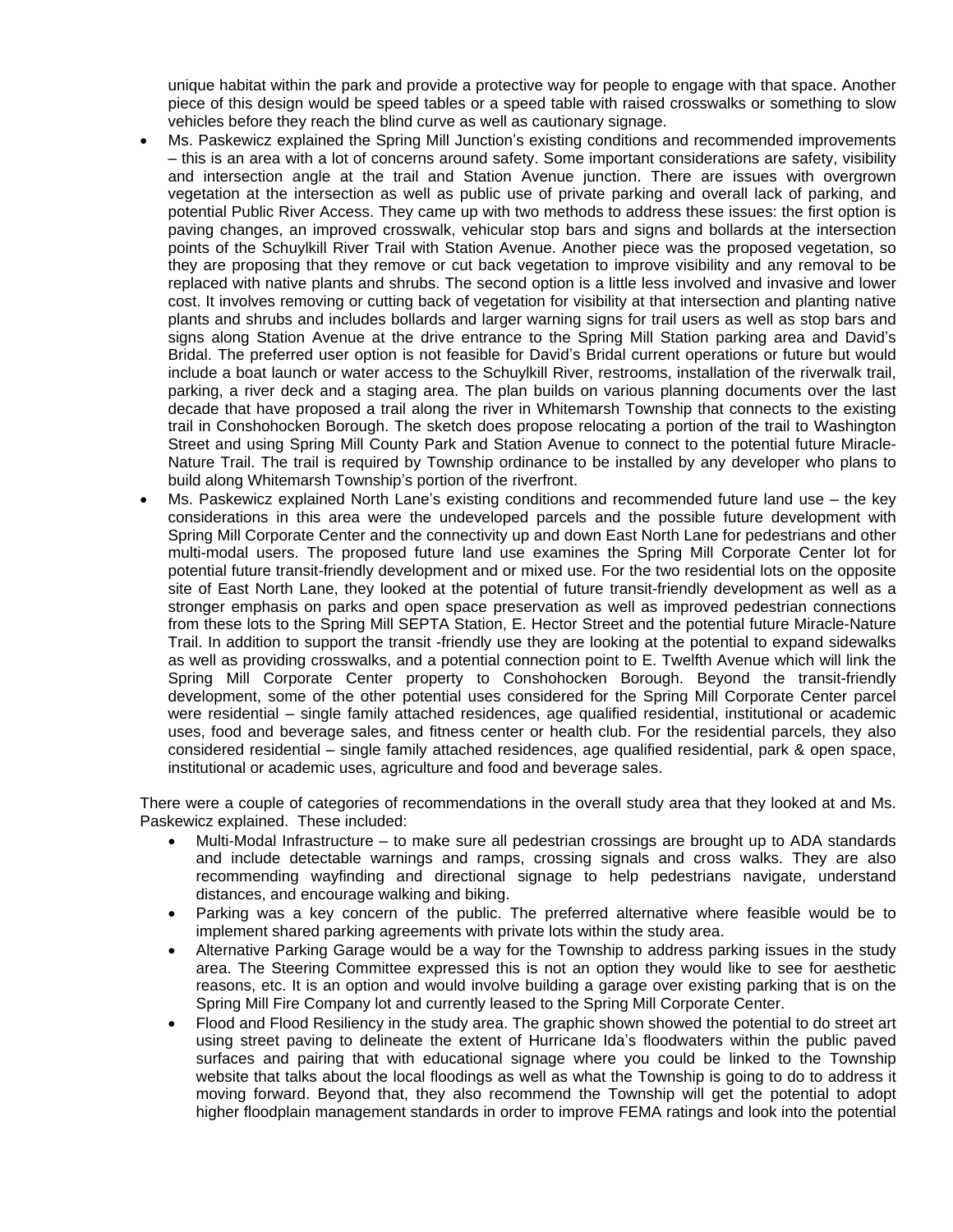to amending development ordinance along the riverfront as well as some basic design recommendations including permeable pavers and floodproof materials where feasible.

Ms. Paskewicz explained the project timeline – looking ahead for the Spring Mill Multi-Modal and Land Use Study, feedback from this meeting will be compiled, considered, and incorporated into the final report. On June 1st a similar presentation will be given to Conshohocken Borough (informative/informal); on June 9<sup>th</sup> they plan to present to the Whitemarsh Township Board of Supervisors for recommendation/adoption. From there, they will prepare and submit the final Spring Mill Study Report to DVRPC as well as to the Township. Looking towards the future of this plan, it is important to remember that this is a planning study and the recommendations presented are conceptual in nature. The goal is that these concepts get translated into solutions with a more complete analysis of specific issues and considerations taking place in the next phases as specific projects move towards detailed design and engineering.

#### Planning Commission Comments & Questions:

Asked for clarification on the recommendation of the Spring Mill Junction railroad improvements (both plans recommend bollards; there will be a pedestrian gate for the sidewalk that will be crossing the railroad tracks); asked for clarification of the cut off area for the boardwalk area on the other side of the street for Tricycle café; safety concerns of overlapping commuters and people using the trails that exist today (this plan would propose redirecting train users to use the sidewalk extension which would include a pedestrian gate for the tracks to avoid collisions); concerns on Lee Street and trail conflicts (an opportunity was identified to make a pedestrian bridge from Quaker Park to Hines Rowing); is there an opportunity for an additional pedestrian crossing between Lee Street and Spring Mill Avenue (no, this was not examined; not sure it would be feasible); asked for clarification regarding the trail loop around Hines Rowing Center and not in front of the center (has to do with rowers carrying boats from the rowing center to the river, there would be a user conflict; also based on a settlement agreement from previous Zoning Hearing Board decision appeal); thinks it would be helpful to put the index at the beginning and asked for clarification of the color coding and discussed demographic changes; concerns for safety with the bollards on the trail (the reason for the 1 bollard came directly from the County and one of the Steering Committee members and said that 1 single bollard of their particular approved Schuylkill River Trail style is their standard and was told that is what it has to be); asked for clarification on who is the gathering space intended for (café users, trail users, cyclists, etc.).

Public Comment:

Susie Gordon, 365 Roberts Avenue: was there any consideration to have the 2 parcels on North Lane being open space instead of residential.

Peter Gold, 27 Almond Court: commented about the boat launch and parking

Jim McGlinchey, 738 E. Hector Street: concerned with parking issues from the businesses; the proposed developments are impacting the residents at this end not that end of the town.

Michele Zummo, 420 Roberts Avenue: concerned with additional residential areas being developed along North Lane.

#### Presenters Responses:

They recommended the two residential properties for potential transit-friendly development and parks & open space particularly for their size and the amount of undeveloped land there within the study area as well as the PECO Right-of-Way which may contain a future trail. This is conceptual, it is saying there is an opportunity there and both should be looked at. The key here, as currently zoned, there are a lot of permitted uses that are permitted today there and going forward they want maybe to not consider some of those uses; have less intense uses. The goal was to protect those lots from something very intense.

Mr. Kostyk – If there is discussion about development of another parking amenity, that would also hinge on further development around North Lane. Mr Kostyk asked, If they got rid of the parking at Spring Mill Corporate Center, would there would be a discussion about an additional parking amenity at that point? Ms. Paskewicz: Yes. Mr. Guttenplan: there is opportunity for shared parking on the Spring Mill Corporate Center side; both areas are 'transition areas' because they are both adjacent to solid single-family areas and would be transitioning from something much more intense – that is another consideration.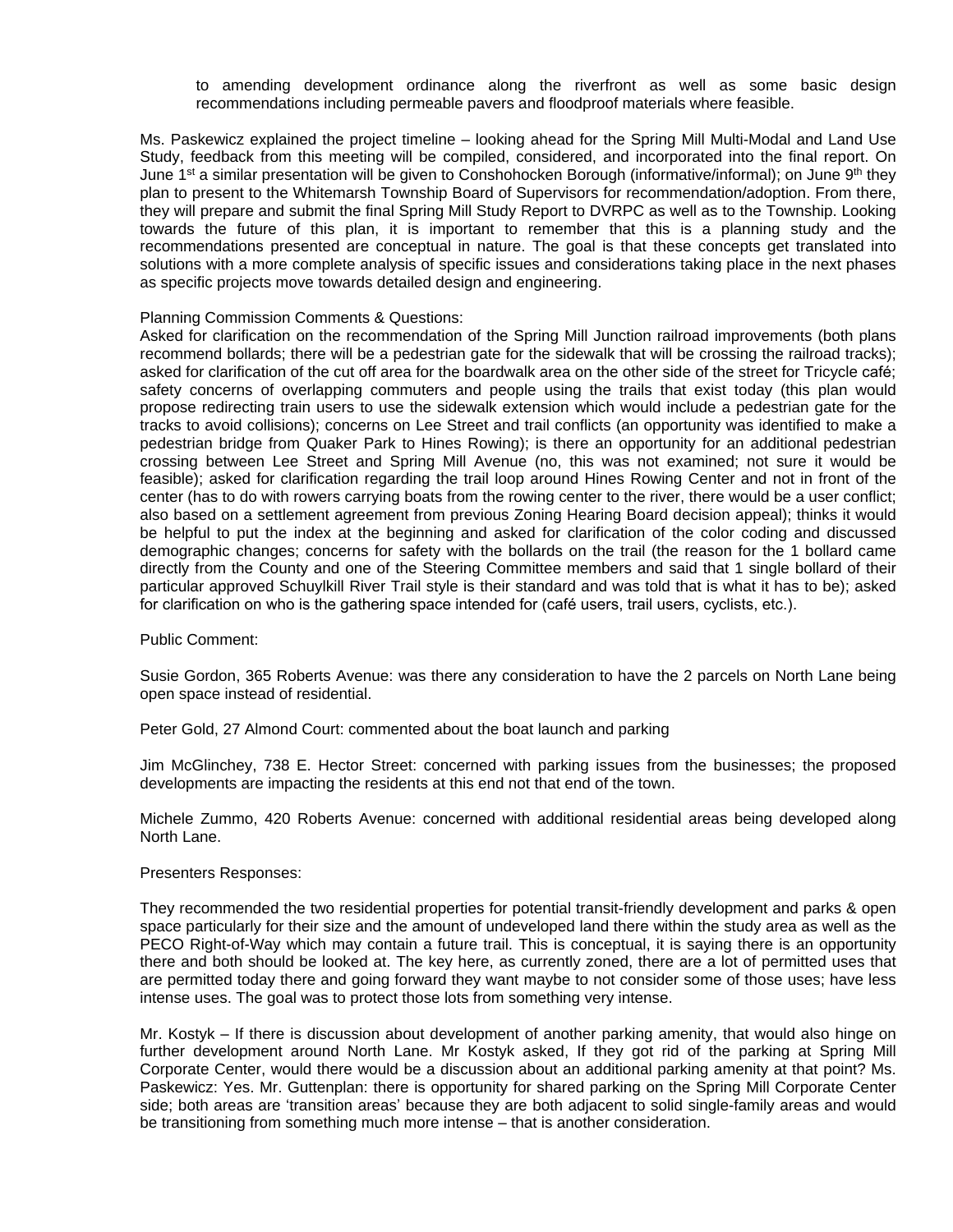Mr. Kostyk - How does it look going forward if the Township is taking action on developing this kind of carve out space along North Lane or proposing additional amenities there? Is there a process involved in doing that as well? Ms. Paskewicz - the real goal with these was understanding that development within the study area has picked up, there are very few undeveloped or underdeveloped parcels within it. They looked broadly at what would be some ideal uses for those spaces. The transit friendly development in this use is included in there given the proximity to the train station and understanding the transit development in that way but it is in no way the only or best recommended land use there.

Motion:

Mr. Doran made a motion to recommend approval of adoption of the proposed plan with the understanding that the timelines will reflect the addition of an ongoing category (for implementation) trying to harmonize with the Comprehensive Plan Update; seconded by Mr. Glantz Patchen. Vote 5-0

# **9. PLANNING COMMISSION MEMBERS COMMENTS:** None

# **10. PUBLIC COMMENT FOR NON-AGENDA ITEMS:** None

# **11. ADJOURNMENT:**

On a motion made by Mr. Doran; seconded by Ms. Shaw-Fink, the meeting was adjourned at 8:30 PM.

Respectfully submitted,

\_\_\_\_\_\_\_\_\_\_\_\_\_\_\_\_\_\_\_\_\_\_\_\_\_\_\_\_\_\_\_\_\_\_\_\_\_\_\_\_\_\_\_\_\_\_\_\_\_ Charles L. Guttenplan, AICP, Director of Planning & Zoning

The Planning Commission is appointed as an advisory group to the Board of Supervisors and the Zoning Hearing Board with respect to comprehensive land use planning, existing land use, and various land use and zoning applications in Whitemarsh Township. No formal decisions are rendered by the Planning Commission. Formal decisions are rendered by the Board of Supervisors or Zoning Hearing Board, as prescribed by law, based on the type of application.